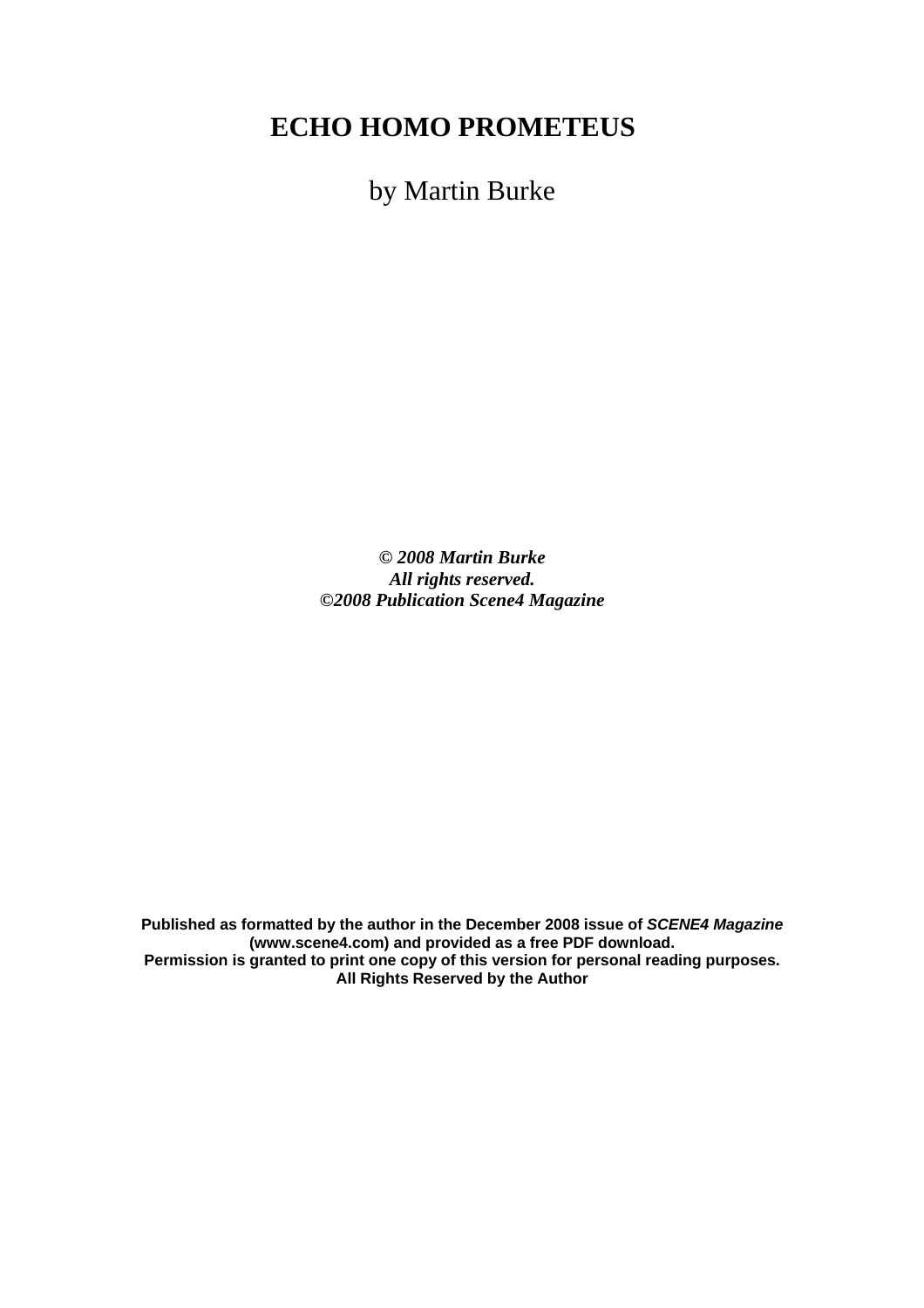©2008 Martin Burke. *Echo Homo Prometeus* is fully protected under the copyright laws of the United States of America and international copyright laws. All rights, including the rights of translation into foreign languages, adaptations in motion pictures, television, video, radio, various other electronic media, recitation, public reading, and any other adaptations and are strictly reserved. Performances of any kind require the payment of a royalty. You may display this book for your personal, non-commercial use. But you may not otherwise reproduce or distribute copies of this book or any part thereof in any form (including by email or other electronic means), without the prior written consent of the owner. All inquiries should be directed to Martin Burke at [martin.burke@telenet.be](mailto:martin.burke@telenet.be)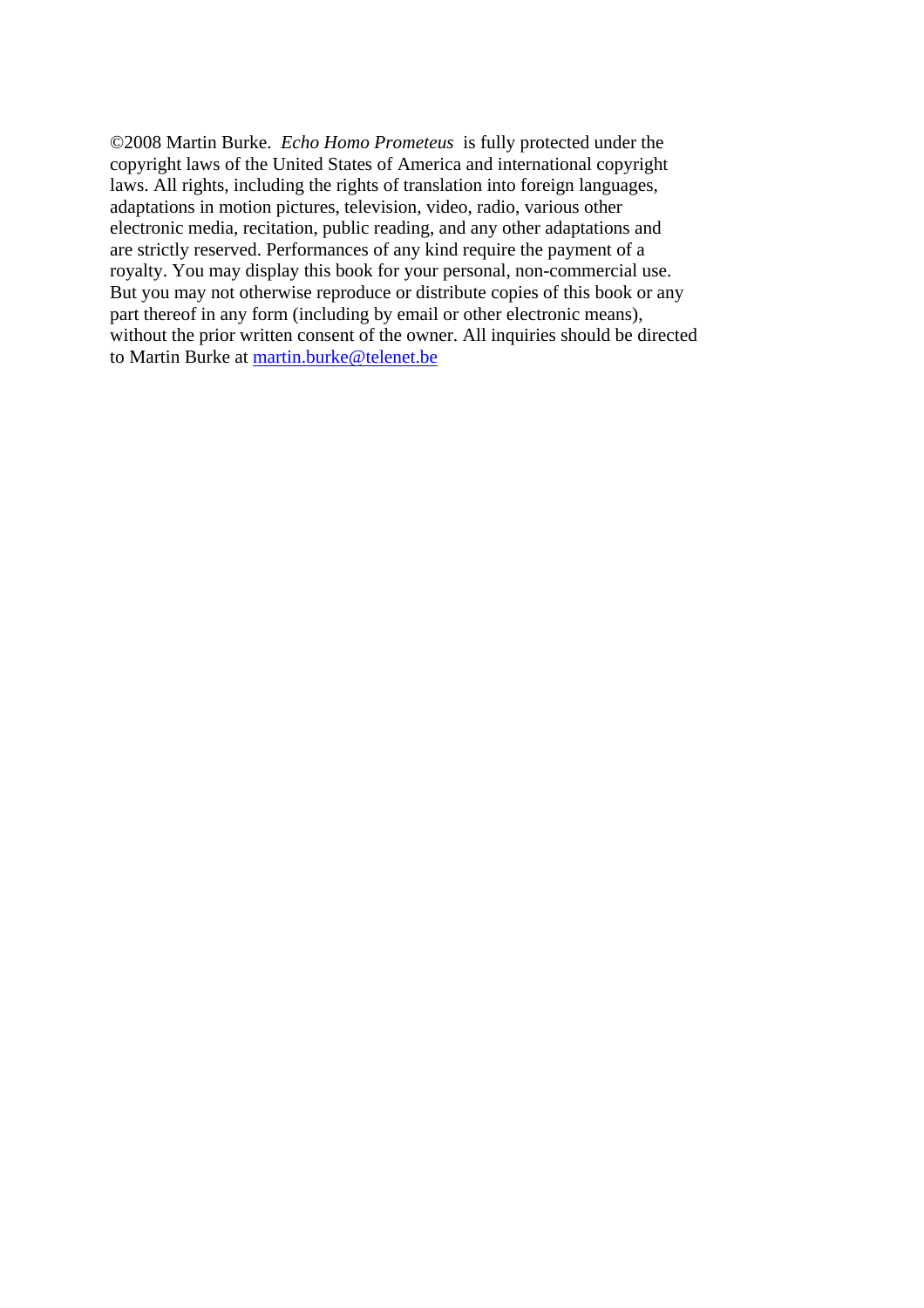## **ECHO HOMO PROMETEUS**

**Martin Burke** 

*Think of the dark. Think of the deep. Select the worst experience from that then multiply it by the imagination. Then multiply it again and add a defining zero. Now you begin to approach his desolation.* 

Hear me! Hear me!

Gods or birds or anyone who will listen

*Who can alleviate the desolations when only the damned can hear them and they do not respond* 

But who in this desolation, this forgotten hellhole can hear me?

> *echoes and dark echoes and dark a hollowness an emptiness the place of no reply*

Bats and scavenging birds

*Birds, bats, and slithering things the creatures of night and negation* 

There is no other hell and this is it

*There never was There never will be*

*There can be no other There never was There never will be*

No other

Only the silence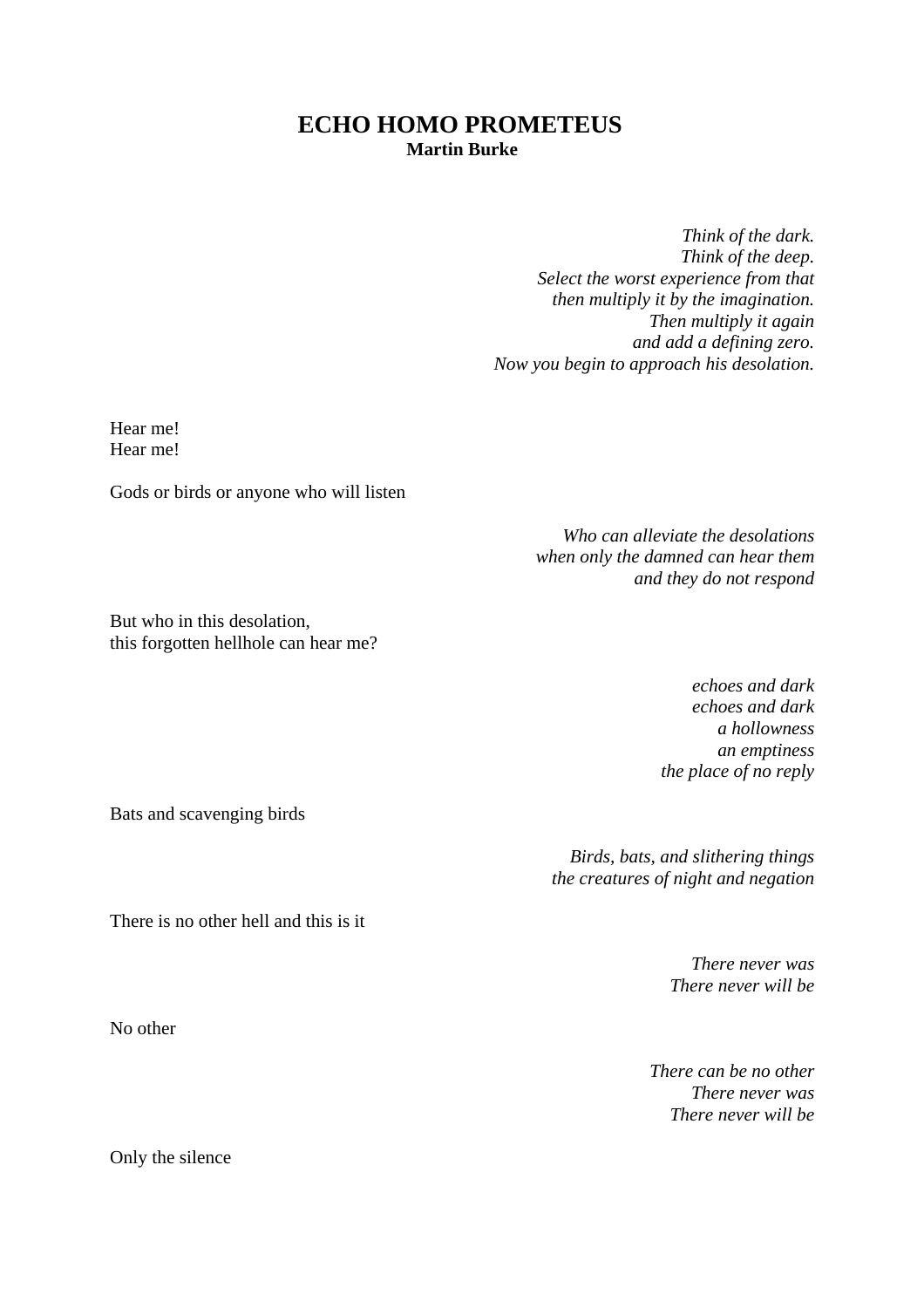Only the wind

*When the wind blows silence follows* 

I am the god of fire condemned to ice

*When an age begins in coldness what will be its end?* 

Ice Wind Scavenging birds

> *See them The dark creatures of the mind In all their terrible self*

Thief they mock me my godhead they mock

*When the gods are mocked then only destruction can follow* 

I that was fire am now carrion-stuff

*Fire into fire Ash and charred bones*

Fodder for the pleasure of the gods

*The pleasure of the gods All men are subject to the pleasure of the gods* 

A divine amusement My pain their pleasure

I am a mockery unto myself

Father! You have disowned me!

*Pain of fire Pain of pleasure*

*He is mocked with indifference* 

*Disowned Disowned All will be disowned*

Who will plead for me in the hidden recesses of heaven?

*Who indeed?* 

None that I know of None that I know

> *His plea the rising plea of history -you mean he is human in this?*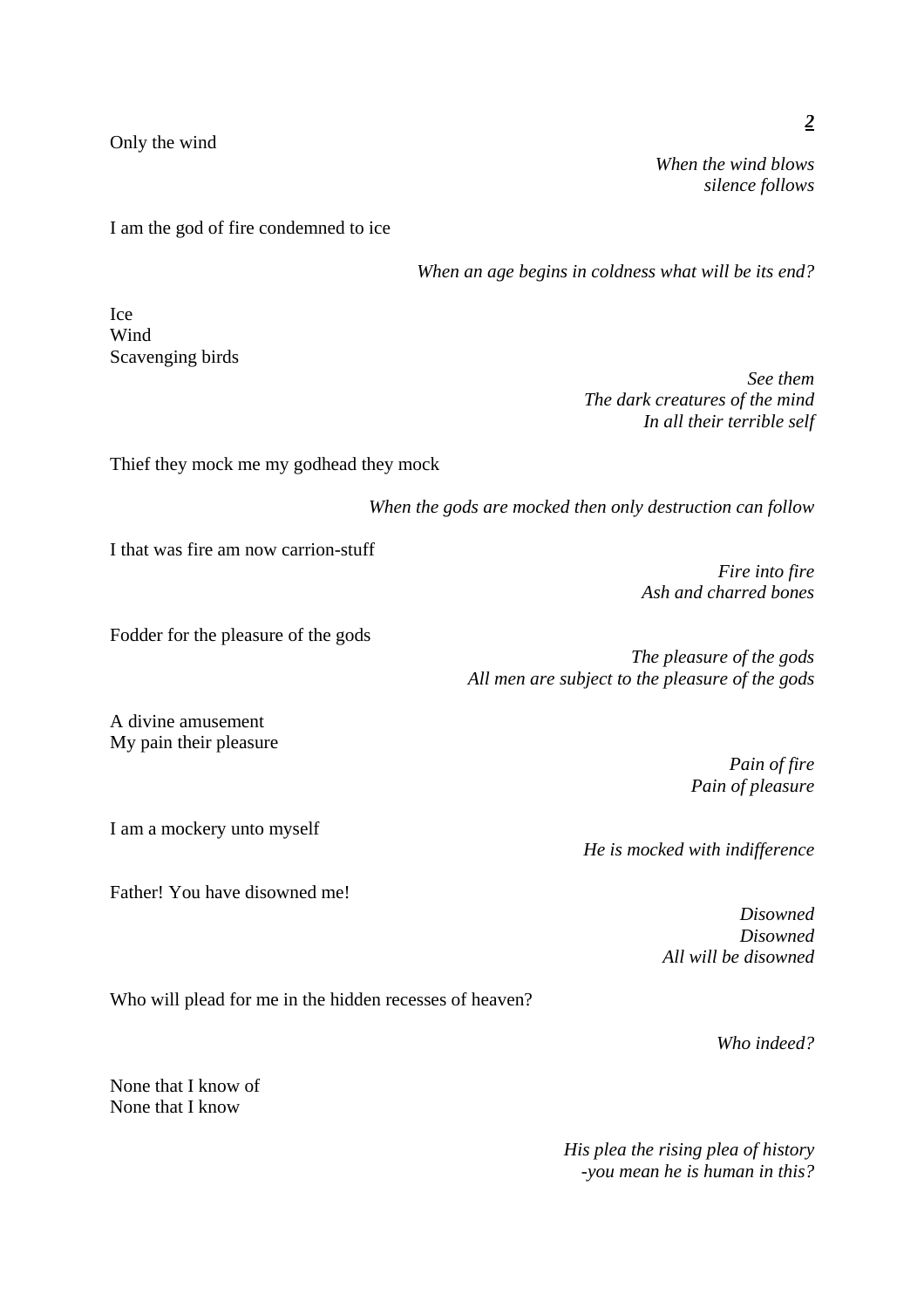I the once beautiful I the once proud

I a mockery unto myself

Ice and vicious birds

Cloud-dust and bitter rain

There is no other hell and this is it

Night –is it night?

**Once** long ago there were pleasing nights I dreamt of the rapture

Who dreams such things now? Who dreams in this darkness? Who dreams?

*Beautiful pride Beautiful pride Beautiful pride his condemnation* 

> *-his sad condition? -there can be no other*

*-it is not yet December -that does not matter winter has come upon the world*

> *True to its own necessity Winter negates the Spring*

> > *There never was There never will be*

*-questions out of history -what else can be asked?*

*Beautiful dream that says I exist* 

*-more questions out of history? -out of what other place can they be asked? -perhaps there are states…? -there always have been - they always will be yet the question remains the same*

Only the dark pit of my mind into which I sink

*3 -who is not?*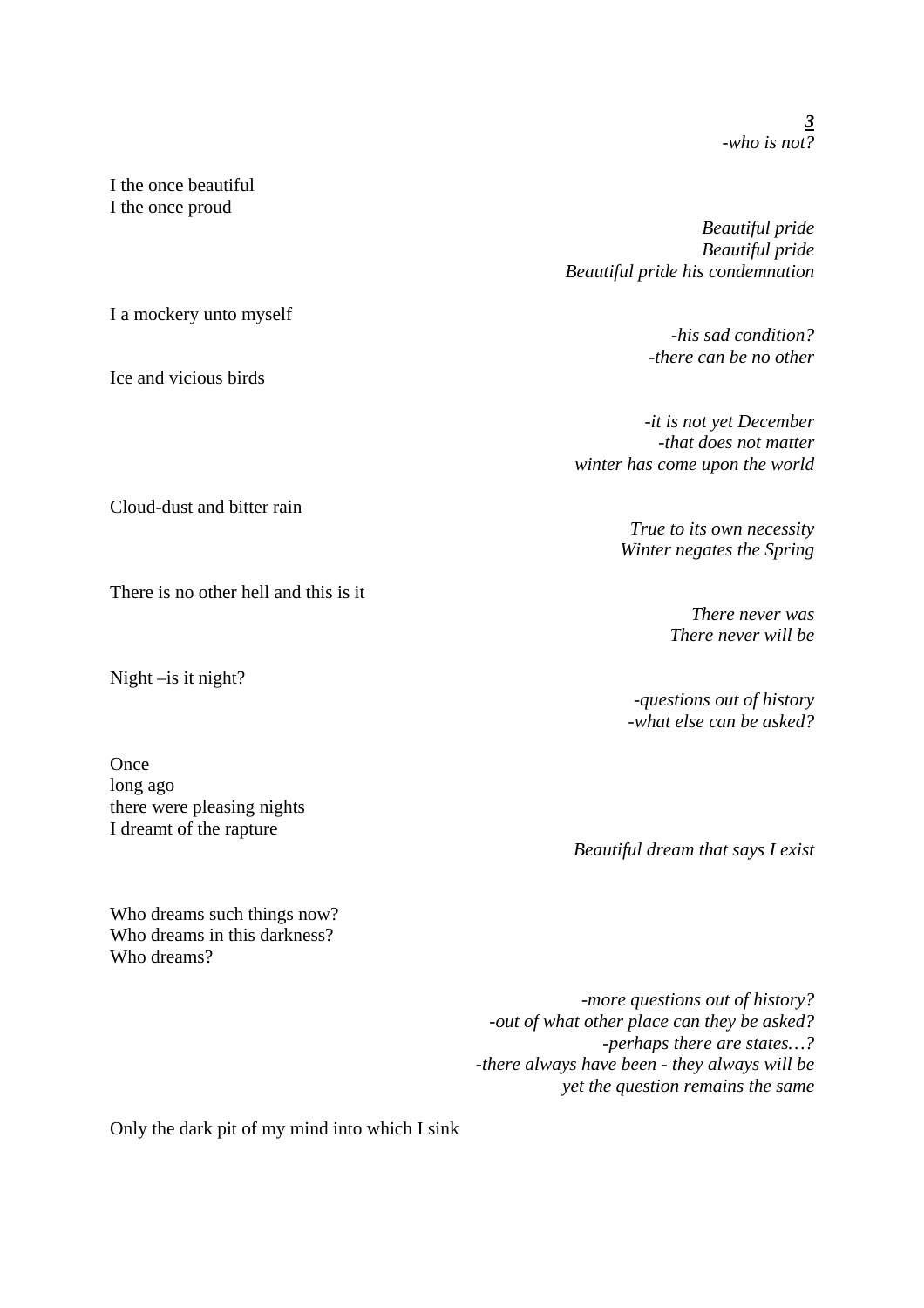*It is a desolate place* 

*This is the accusation* 

Hear me ye rocks and birds –I repent nothing!

I a god-thief among the gods I am the truth of every accusation

I gave brightness but am now in darkness

*This is the darkness for which there is no consolation* 

Fire from the forge of heaven to the forge of earth

*The eternal disputes of heaven Becoming the disputes of earth*

And would do so again! Do you hear me ye watchful gods! I would do so again and again and again and again!

> *-the watchful gods? -the gods are always watchful*

Hear me! Hear me!

> *-I listen -I listen*

What I have to say must be said and I am the one to say it As sure as this crow who rips at my guts I will say what I have to say

> *-even in pain…? -yes, even in pain*

How they laugh at my condition They place a crown of thorns on my head They place a broken sceptre in my hands

> *Time has become his enemy Time is the enemy of every deity*

I the mocked I the travesty of what I once was God who is no longer a god but god-man human and helpless

> *-he remembers much -he remembers everything*

Sing sweetly to me if you can sing and be silent if you can't

*His crime*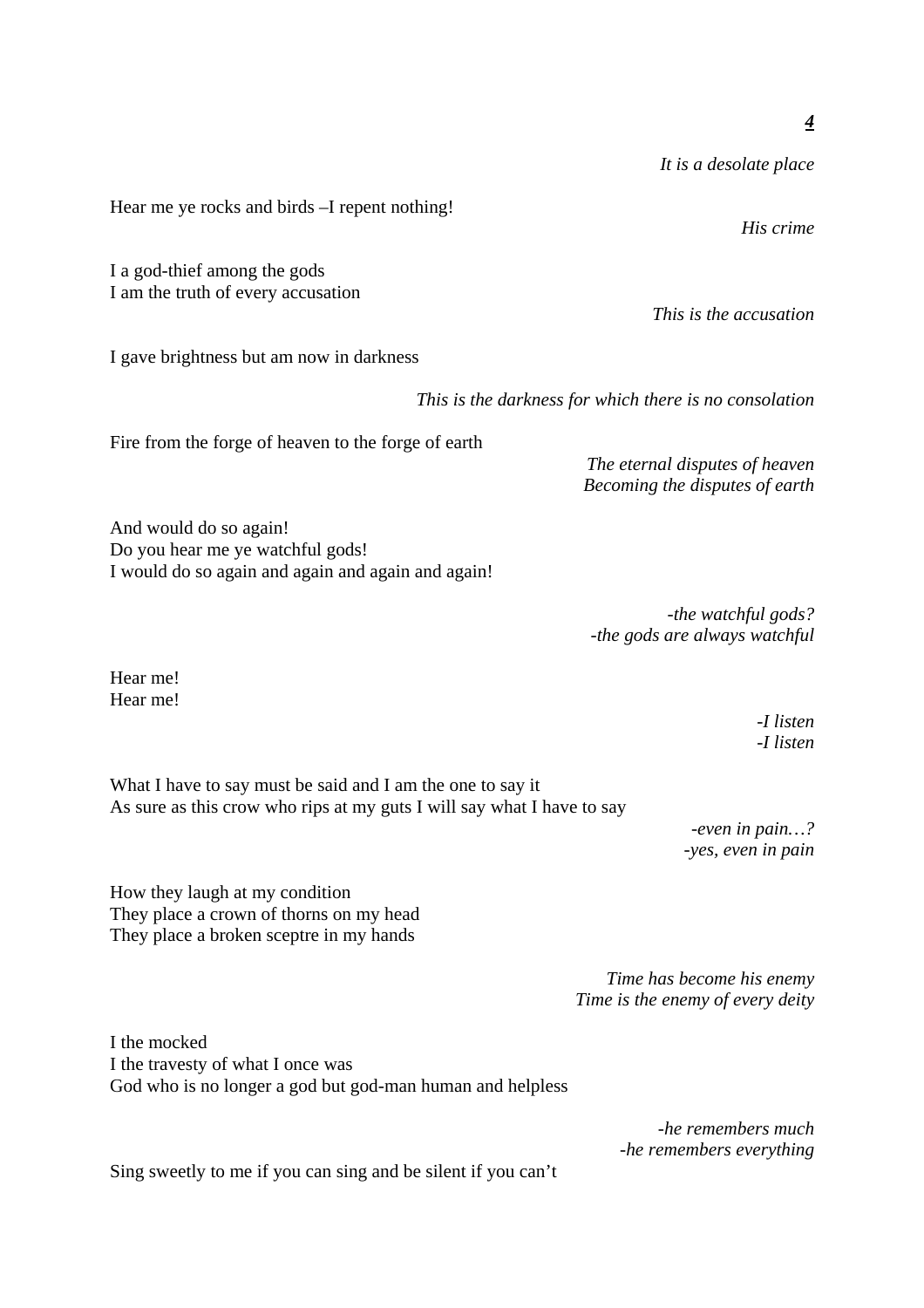*5 -what will we sing? -we will sing silence*

I can't be silent but neither can I sing

*-not even the silence? -no, not even the silence*

**Darkness** Ice I am in the desolations I am the desolation I inhabit

> - *was he always like this?*  - *yes, but now he is even more so*  - *you mean he is fully entering into his condition?*  - *he is entering into himself*

Into myself? Who else should I be? Who else can I be?

> *Lost in the many folds of the self He has become the self he always feared to be*

I know who I am I know what I am I am who I am who I am

> *-he knows himself -that is his pain*

Who are you?

Do you know what I know?

Are you as sure of yourself as I am of myself?

Answer Don't answer Both answers are the same

*-no one can know what a god knows* 

*-don't answer, don't answer!* 

*-now he is entering the true pit of himself* 

*-don't answer, don't answer!*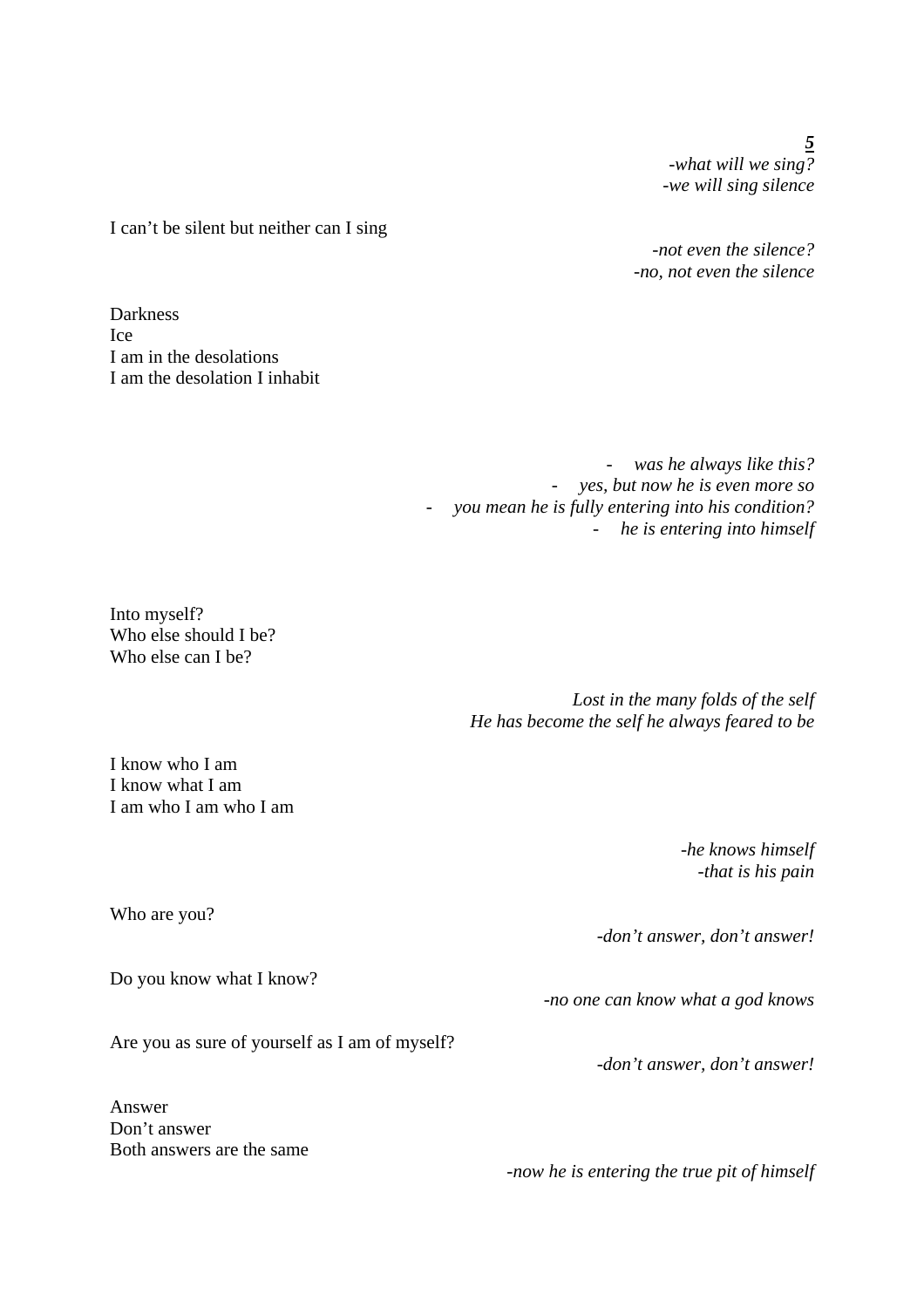Who, if I cried, would hear me from the order of angels?

*A question only a poet would ask* 

Where in the waste is the wisdom?

*-more questions, but what will the poets reply?* 

Wisdom? Who knows what wisdom is?

*The terror of unknowing breaks loose upon the land* 

I no longer know what I once knew yet I have forgotten nothing

*Memory or forgetfulness-Which is the greater pain?*

See me for what I am See me for what I have become Become Become

Become the mockery that you now see but what do you see? Do you see a man stripped of his godhead Or do you see a mockery of all that is divine?

*-what I see I do not want to name* 

*He is what he is* 

*Nothing will change. Nothing will change*

*Nothing will be what it not already is* 

Changeless in the changing face of time

*Changing time Relentless time Patient time*

I am what I am

Nothing will change that

Am and will be and was Nothing can change that

I no longer know

*-I see, I see* 

*6*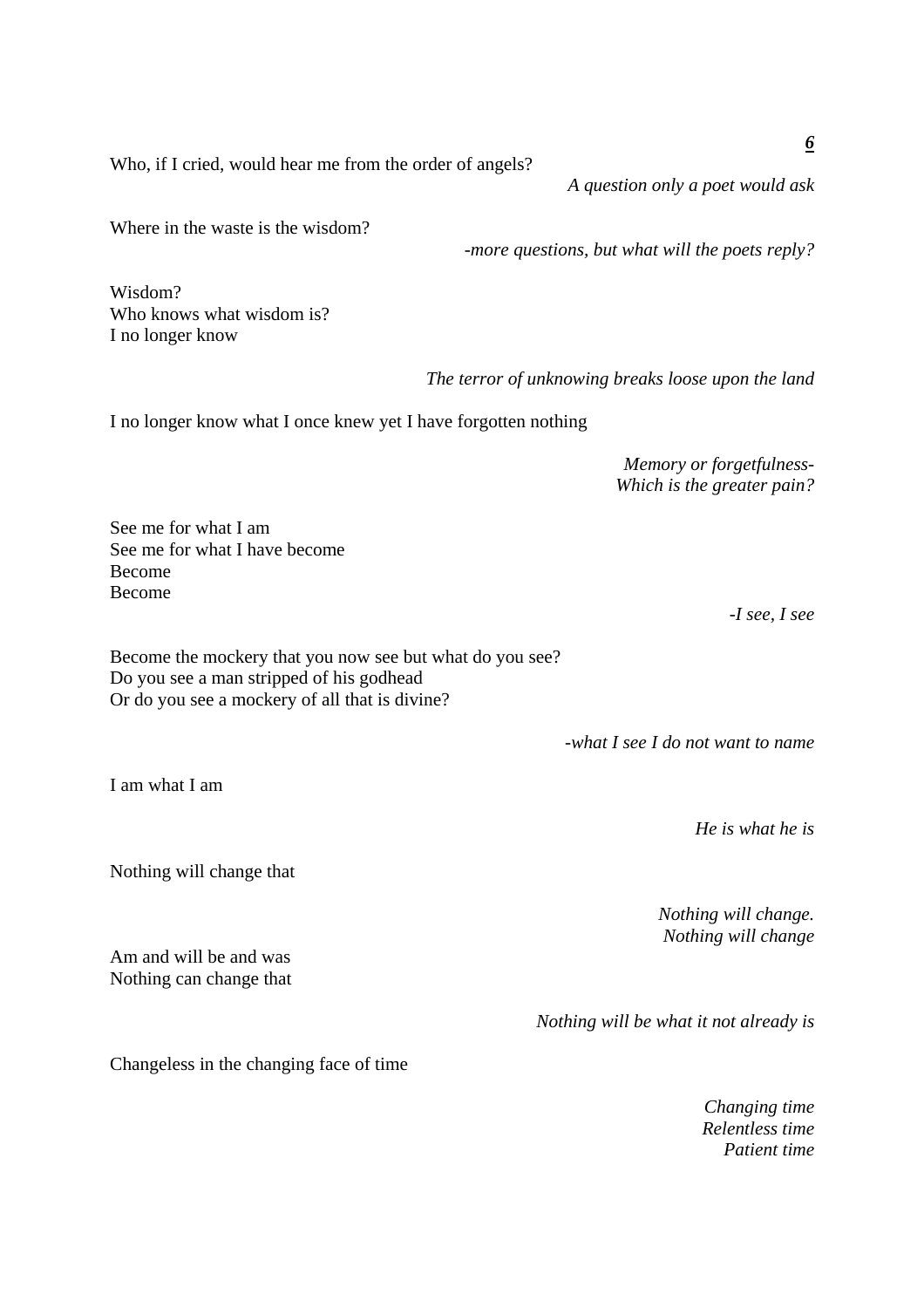Hear me!

But who hears me? Who listens to the wind? Who comes to this desolate place?

> *What can be spoken of the desolations? Only the desolations can be spoken of in a time of desolation*

Yet once A long time ago or is it a short time ago I was beloved by the gods

> *-he remembers -he has not forgotten*

Yes Beloved and no plaything of their passions

*Stillness before the storms of heaven* 

Who saw me saw brightness Saw fire in its wildest glow I stole the fire I stole the fire and would do so again

> *-how can such pride ever seek forgiveness? -where is the forgiveness the equal of such pride?*

Yes I repent nothing! I brought the fire I brought the flame I brought the leaping spark!

> *Enduring flame Enduring crime*

If I die in flame will I be reborn in flame as some phoenix to myself?

*The self is always phoenix to itself* 

I my own death I my own life I the many in-betweens

*-now he knows a human grief* 

How will I know if it is night in this darkness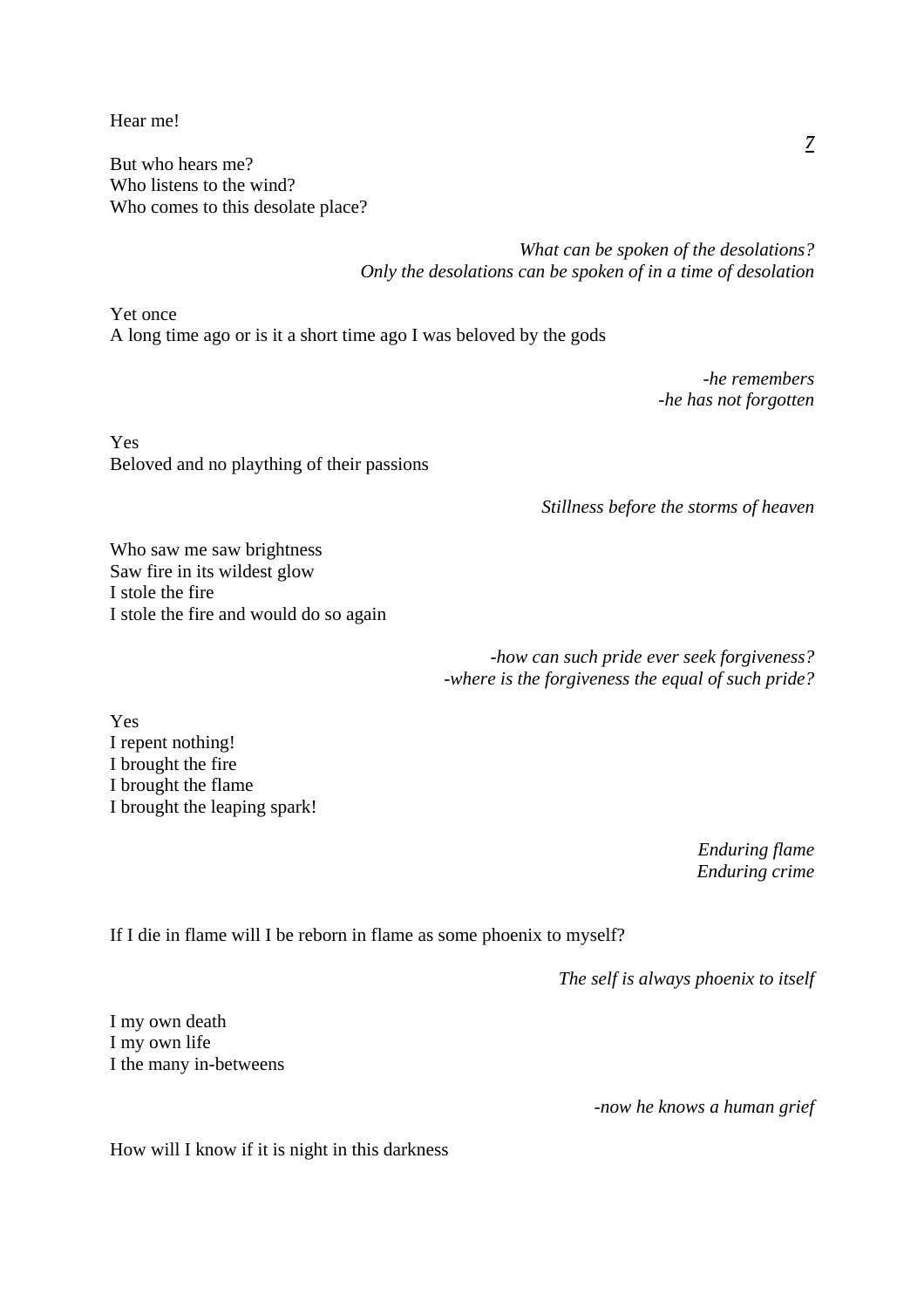*8 For such darkness there is no consolation* 

Long night Endless night of ice, of wind

Repentance Sentence Past crime Present pain *The fire of the mind is torrid in such winds* 

*-the crime will endure in the penalty he must pay -is there no forgiveness? -hush, do not ask what should not be asked*

Dream I dream Even my dreams torment me

*The torrid dreams of hope* 

*No other can console him* 

*-ah yes, the human condition* 

*-if only -yes, if only*

Nothing

*Silence and silence It is midnight or near it*

No one

*Yet the island is full of comfortless noises* 

I am alone and will remain so Nothing but pain, bitterness, ice and fire

*This must be endured* 

Even my dreams

I have become outlandish even to myself

Nothing but the ice-flames in my veins

I would sing but I can only wail Who wails with the outcast of the world? Who will wail for me in my condition?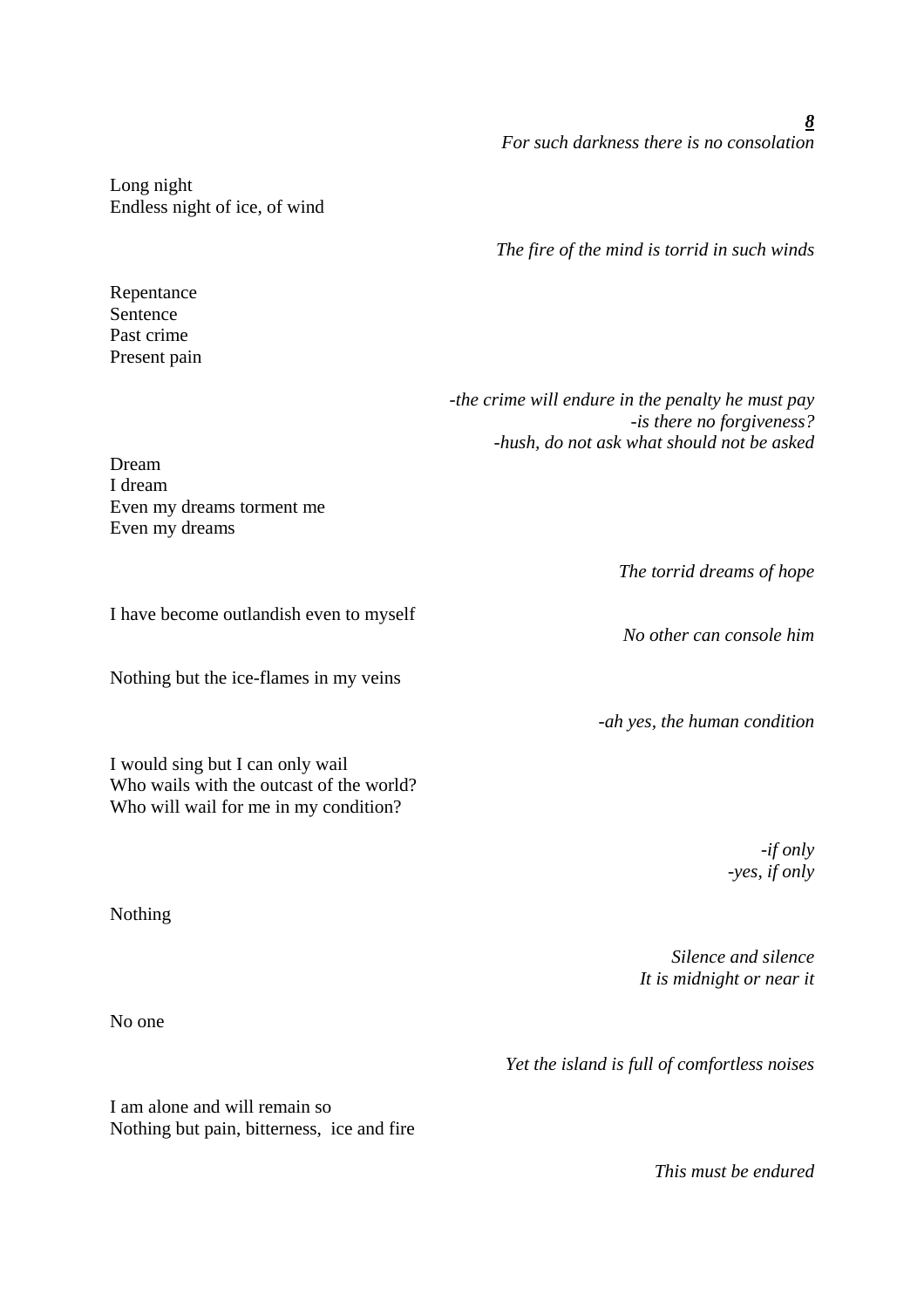Wailing instead of singing Muttering where there should be verse My own victim The fire I stole now burning me In the forge of hell my soul is being reshaped

> *-he fears the logic of hell -hell has its reasons and these cannot be questioned -questioned or answered? -there can be no answers when no questions are allowed*

So who if I cried would hear me from the order of angels?

*-no one and no one* 

*-he is alone* 

Nothing and no one

I am alone

*-even the birds will despise him* 

Even the birds who eat my eyes despise me

*-hapless and human, who would not have pity?* 

No terror that I have not known No pain that I have not known Who now believes that I am a god?

> *-I believe, I believe -what do you believe? -I believe his pain*

Am I? Was I? Will I be again?

*The endless question asked of the night* 

Hear me! Hear me!

> *-I listen -I listen -but he does not hear that which we listen to*

The darkness of the world is the darkness of my mind

*Chaos and void Chaos and void*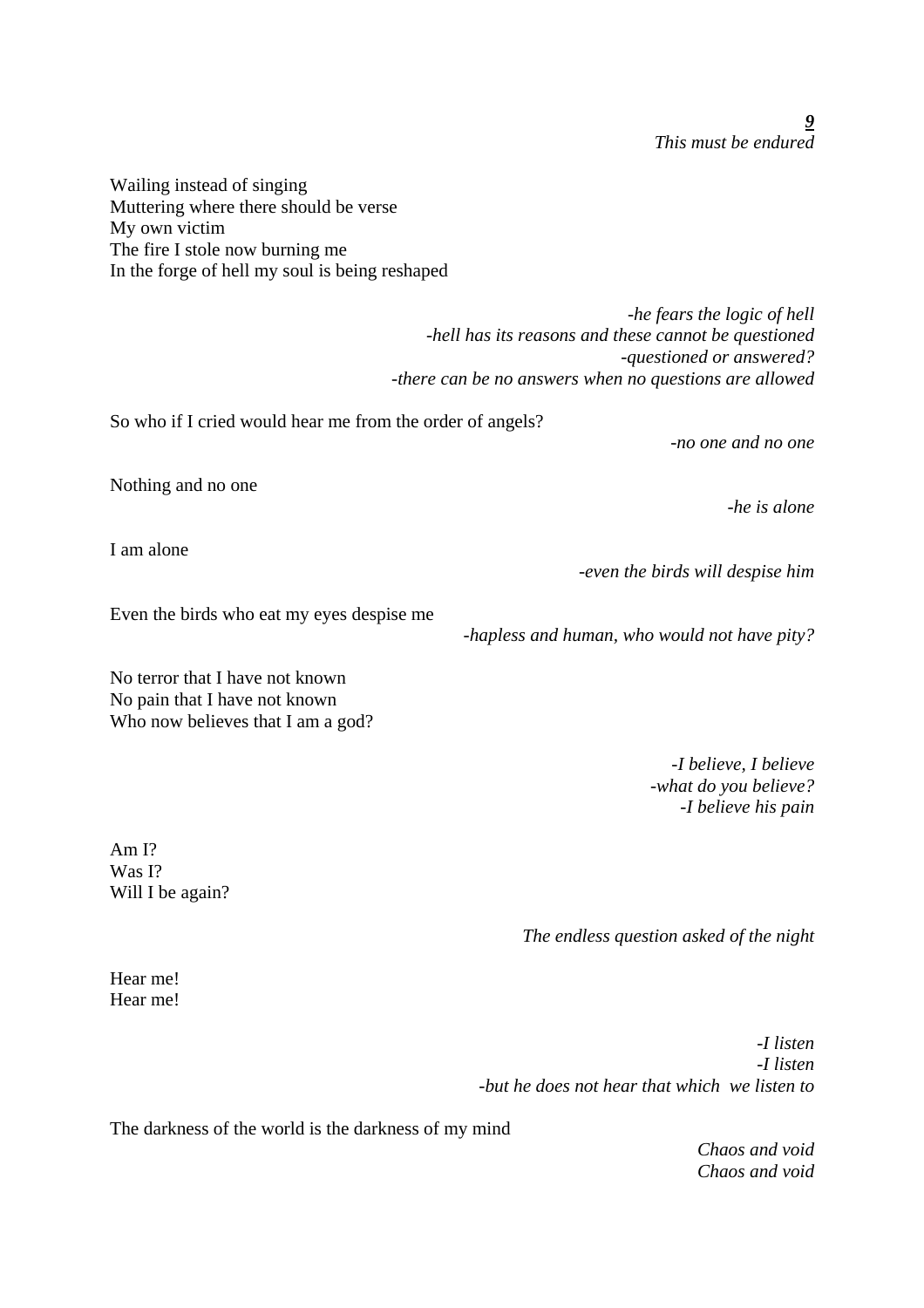I am abandoned There is no father who will sooth my sores with sweet ointments and words

> *-I have no such words -I have no such ointments*

> > *Lear's nightmare*

At the stroke of noon all things will die! Why did I say that? What foreign voice lodges in my mouth?

I have become everything I ever wanted to avoid I am my own horror

*Silence in the sepulchre cities of the world* 

*This is the kingdom without a king* 

The nightmare I once feared

Darkness, darkness, the once glittering words are dark in my mouth

*Dark in the mouth Dark in the mouth All his words are dark in the mouth*

*The king crawls to his destruction* 

*Who reads the language of night?* 

*Always was, always will be* 

*The doors of reason are bolted shut* 

*The door will not be opened* 

*No sweet waters for the soul* 

I carry these shadows within me

Always have Always will

Darkness and shadows and creeping things I am a mockery of what I once was

If I begged for water I would be given vinegar

*10*

Shadows creep among shadows

This is nothing but my mind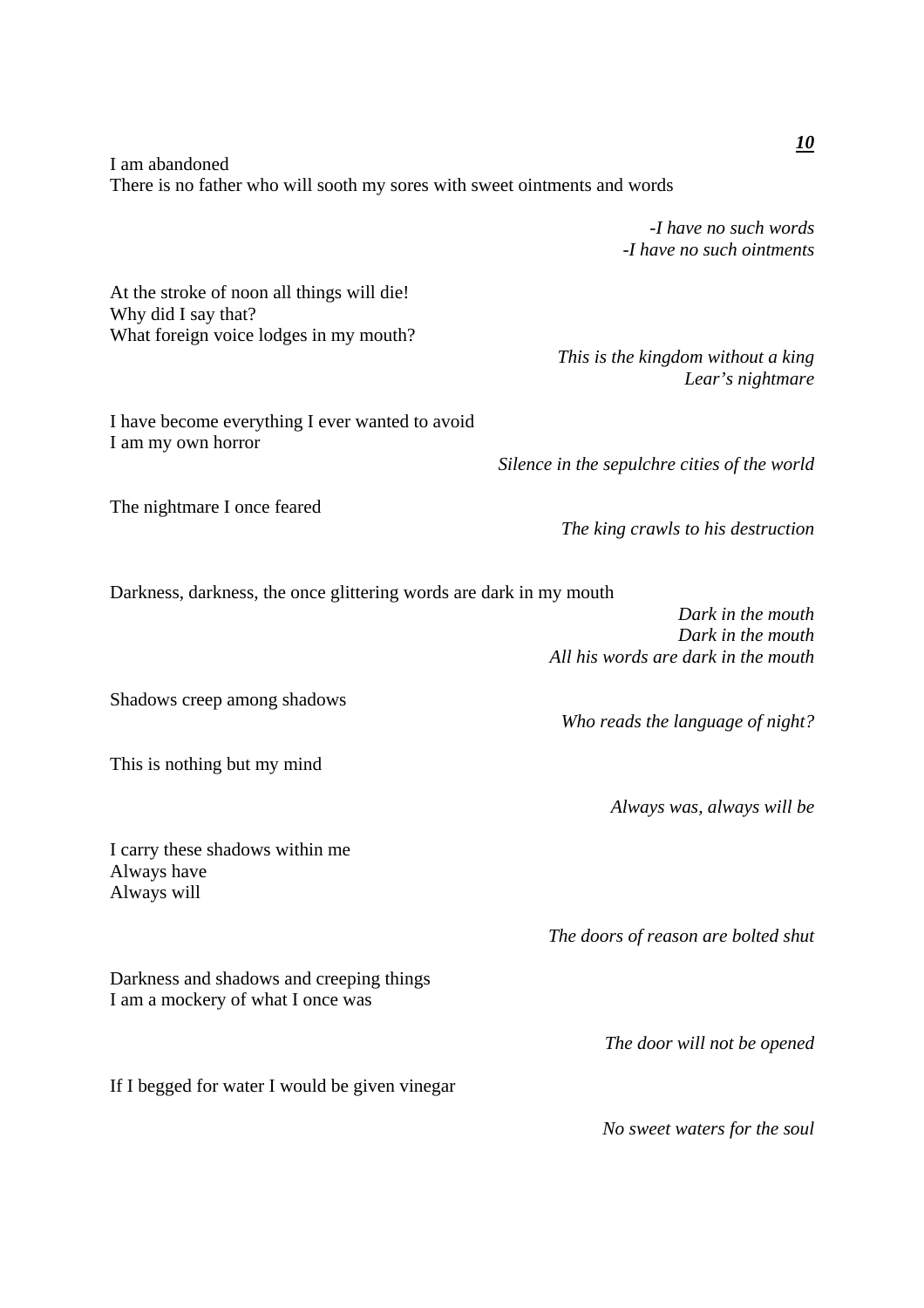I am only what I am but I am no less than that The once-god The thief-god

*Here are my gifts* 

*Fire burning in your mind Fire burning in your soul* 

*Not even in the ice of hell* 

Hear me ye jealous gods! I repent nothing! Do you hear? Nothing! Even while the ice freezes my soul I will not repent!

> *Coldness has invaded the world Coldness claims its prize and its penalty*

Even the silence mocks me Even the silence

*When it claims you as its victim, its prize* 

*This is the winter of the world* 

Will those who take comfort from flame bring comfort to the flame-bringer?

*-he asks an ancient question -yes, but what will be the reply?* 

What gratitude can a thief expect from the world?

The life that I once led mocks the life that I now lead

*None is expected None will be given*

Only hell will reward me

*Embrace it Embrace it*

The birds eat my eyes The horrors eat my soul

Was and have no regrets

The bringer of flame The giver of fire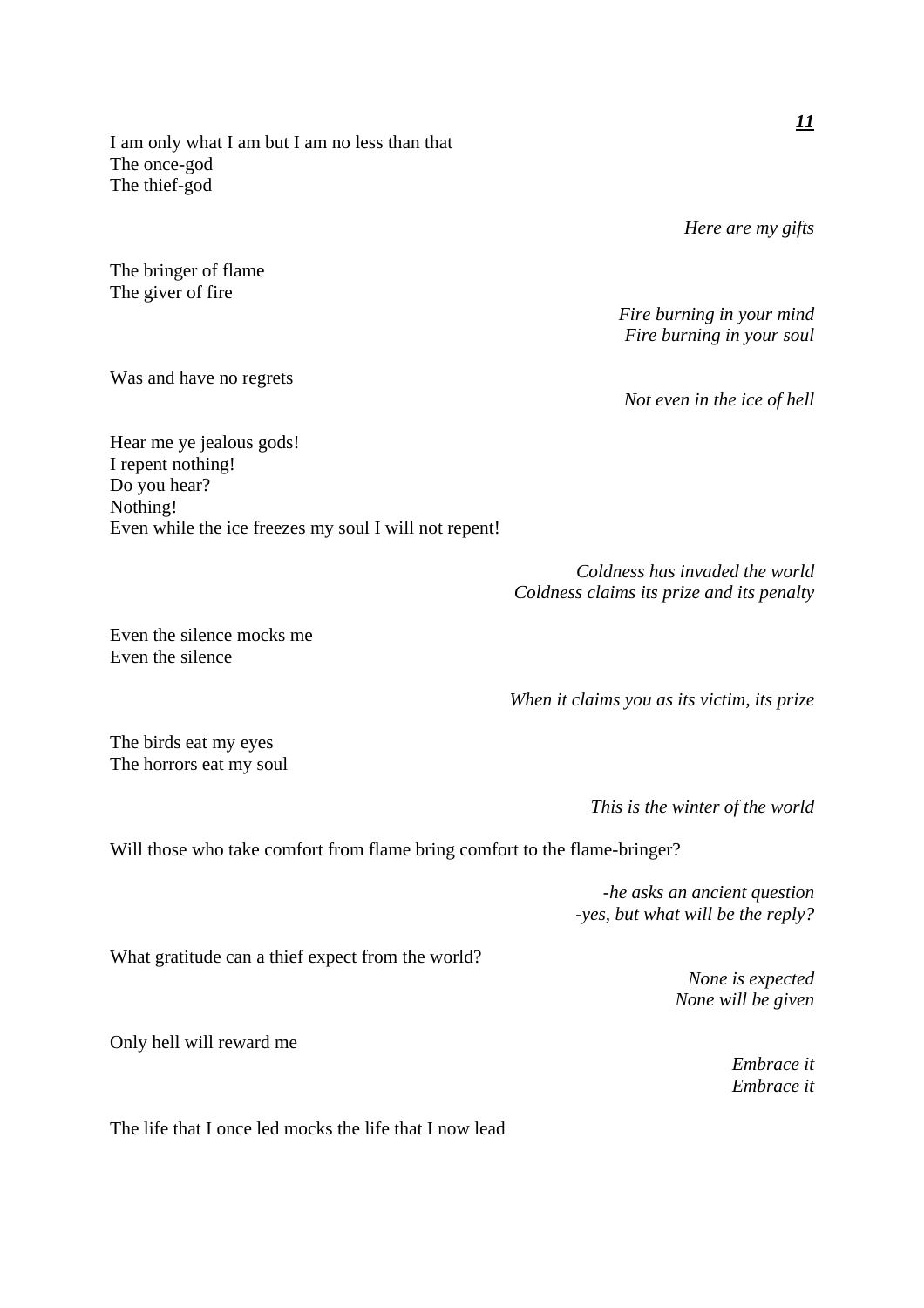I remember I remember

> *Nothing forgotten Nothing forgotten All things remembered in pain*

All the gifts and prerogative were mine

*No more No more* 

I was sky-born and royal, still am, but the sky is no longer my home

*The sky has turned to ash* 

Now I am chained to the muck of this sordid world Yet it is heaven which must tremble at my condition

*There will be trembling when a god dies* 

Yes, tremble and shudder for when a god weeps all creation weeps with him

*Darkness invade the bright places of the world* 

If I weep so will they If I weep so will you

Weep with me and perhaps you will save yourselves

When you weep for a god you weep for the lost part of yourself

*The weeping begins* 

*The weeping begins* 

*Part that I am in this darkness* 

*As if there was no redemption* 

*-this is a terrible knowledge* 

Darkness of some endless night Or some dawn that knows only darkness?

> *This is the dawn This is the dawn*

Dark edge of the world

Found again in darkness

Lost part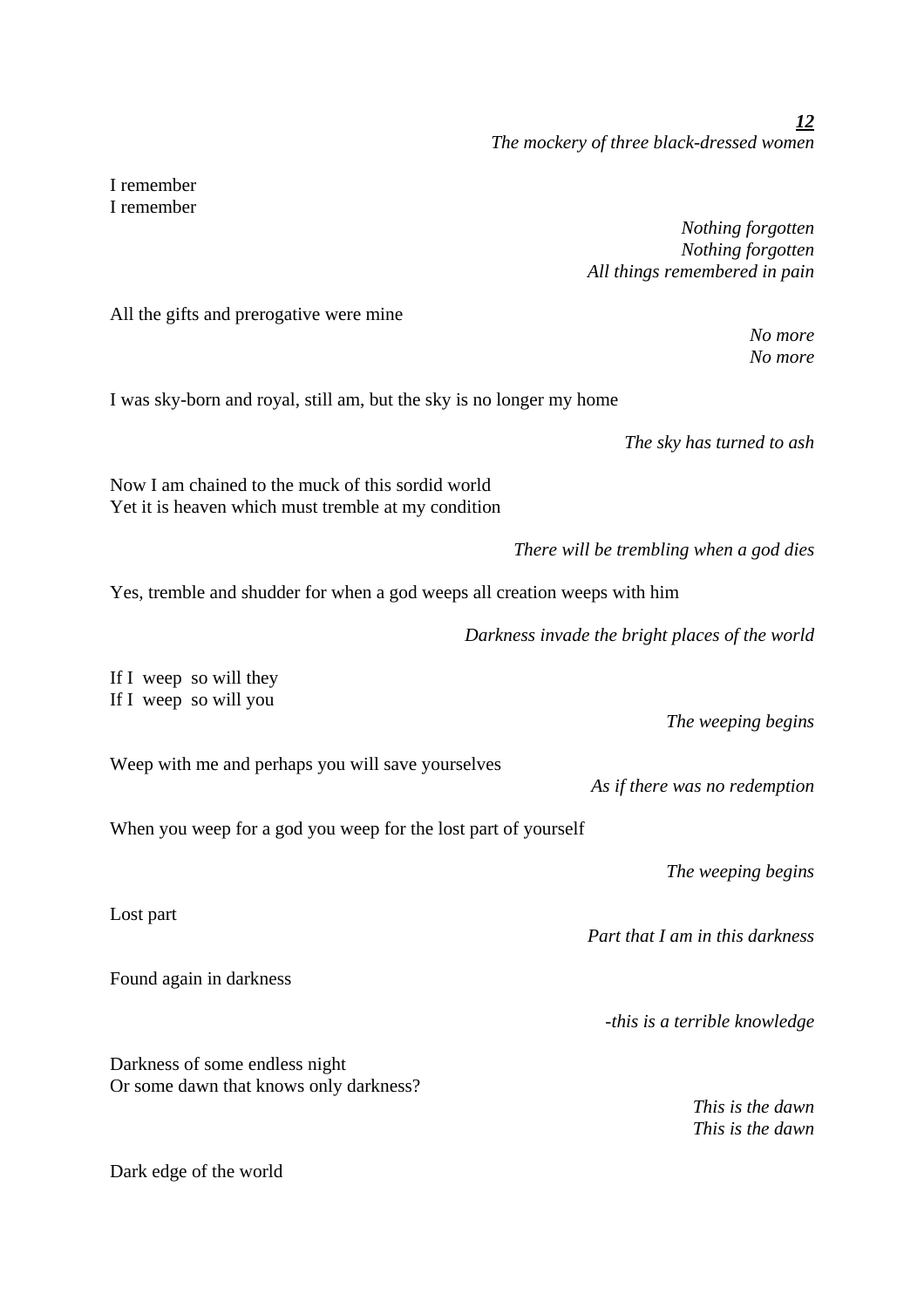*13 Here on the borderline* 

Dark edge of my mind in this blackness

*Borderline Borderline All things move on the borderline* 

*What can be reclaimed from the dark?* 

Dark edge of a disowned god

So Are you weeping?

*-I weep, I weep* 

*Change, change again This is the time of changing* 

If not you soon will be forerunner that I am of your condition Yet I am nothing if I am not myself What I am is not what I have been

Have been Has been Once was but not now Godless in my godhood Now are you weeping?

Are the desolations nearing and nearing?

Do you fear the words I use?

You fear

Fire nears

Nothing but the desolations in your soul

Do not deny to me what you deny to yourselves

*-I weep, I weep* 

*-I fear the nearing* 

*The meanings of night The meanings of darkness*

*Fear* 

*Fear of the raging of the flame* 

*Into what landscape do we now go?* 

*In the landscape of illusion Who can speak with truthfulness?*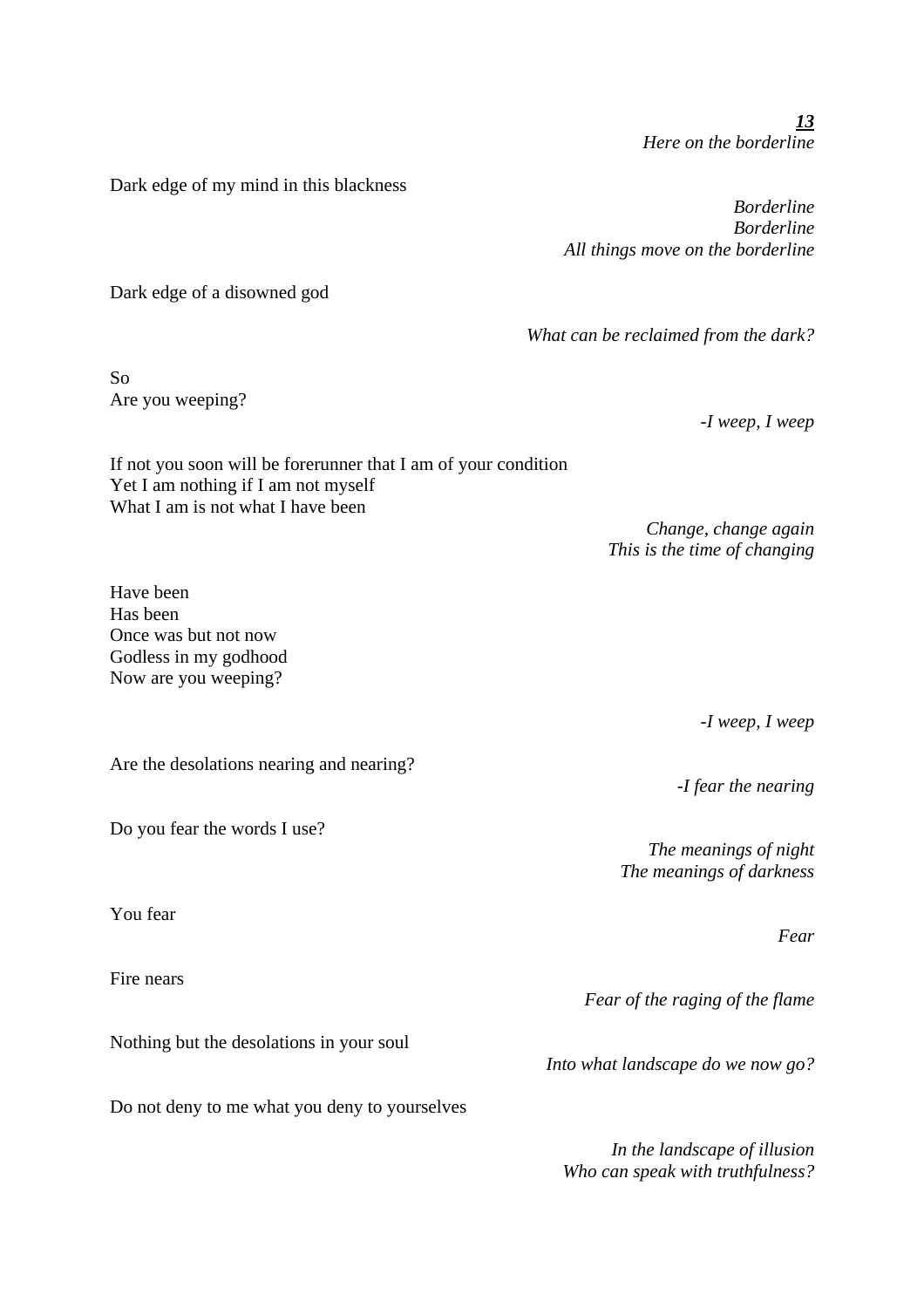I know what you deny I know what you embrace

Embrace, embrace the desolations

Give them your face and name You have no choice

Slithering things move near me

They are the friends of the desolations

The wanton flame begets these wanton beasts The beasts circle the relentless flame The beasts circle my flesh

Into what darkness will I fall from this darkness now that I have fallen?

Down and down Down deeper then deeper again The endless fall

*Endless and unending* 

Adam before Adam was I also exiled from the garden of god No woman for consolation While memory tortures me with its embrace

*Heart's blood dripping slowly into the night* 

Even so Even so *Embrace the denials Deny the embrace*

*-I fear the precedent of his mind* 

*-I do not want a choice* 

*Snakes of the mind Snakes entwined in the heart* 

*The desolations bring their emptiness* 

*-I am fodder for their feeding* 

*Fall again* 

*Fall* 

*It is even so*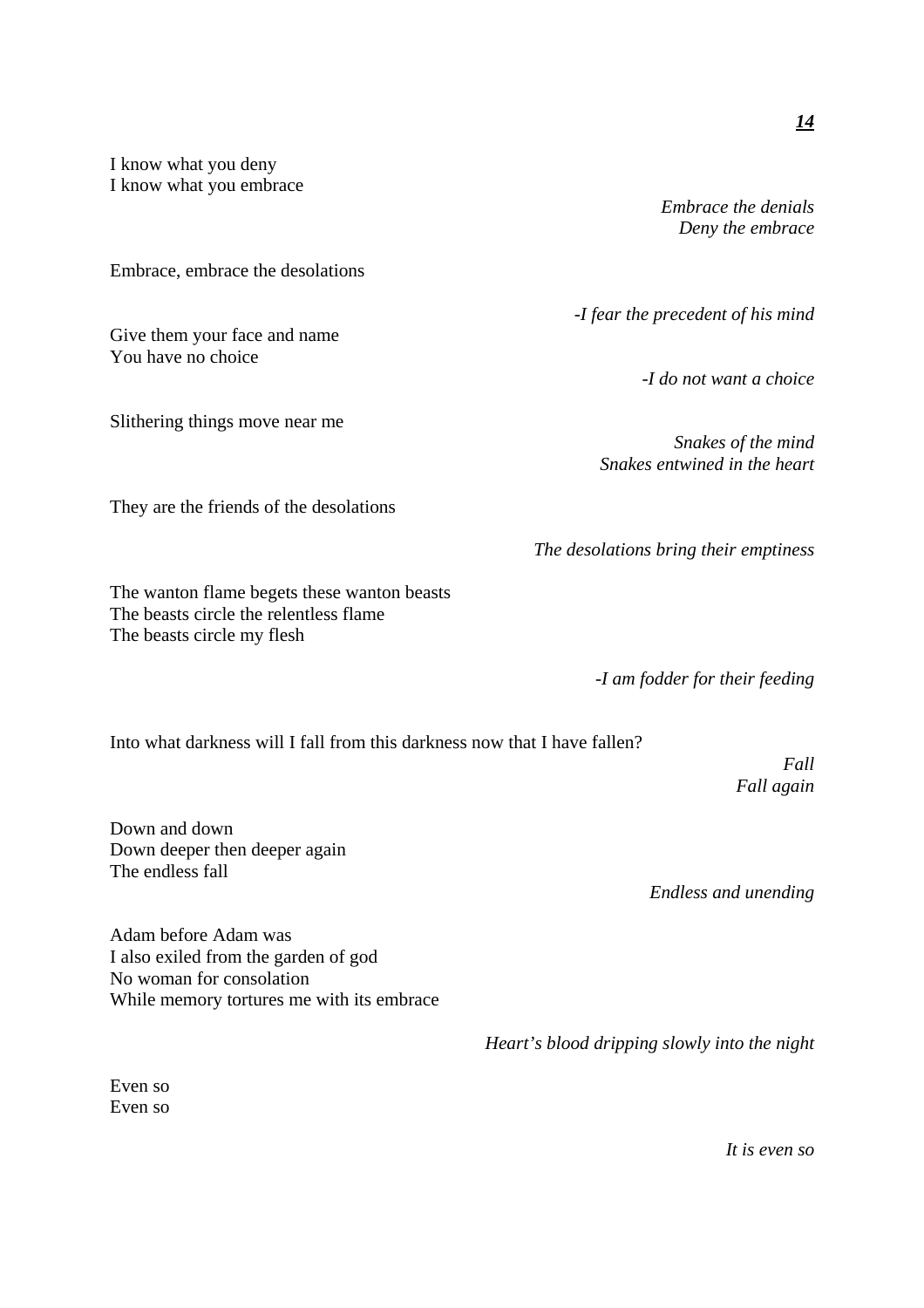|                                                                              | <u>15</u>                                 |
|------------------------------------------------------------------------------|-------------------------------------------|
| No repentance<br>None                                                        |                                           |
| No pleading words to fall on deaf ears                                       | There will be no words                    |
| None                                                                         |                                           |
| No petitions to the heaven I once occupied<br>None                           |                                           |
|                                                                              | There will be no words                    |
| Deep, deep                                                                   |                                           |
| Deeper, deeper                                                               | It is a long falling                      |
| Then deeper again                                                            |                                           |
| Always downwards<br>Fire and ice                                             |                                           |
|                                                                              | The allies armed against me               |
| Cold burning flames of the hell that awaits<br>Hell's emptiness              |                                           |
| Its abundance of fire                                                        |                                           |
|                                                                              | -I fear the logic of these contradictions |
| Down and down then deeper down<br>No end to this falling                     |                                           |
|                                                                              | Falling<br>Falling                        |
| No end to all falling yet where I go others will follow forerunner that I am |                                           |

*-into what dark? -do not ask, do not ask*

The psalms I utter are those of the damned

*Psalms of the damned Psalms of the damned What can be sung but psalms of the damned?* 

I sing no other song I do not sing but I wail The wailing of the lost is the choir of night

*The beasts of unreason prowl outside their compounds* 

In the cup of what memory will I be remembered?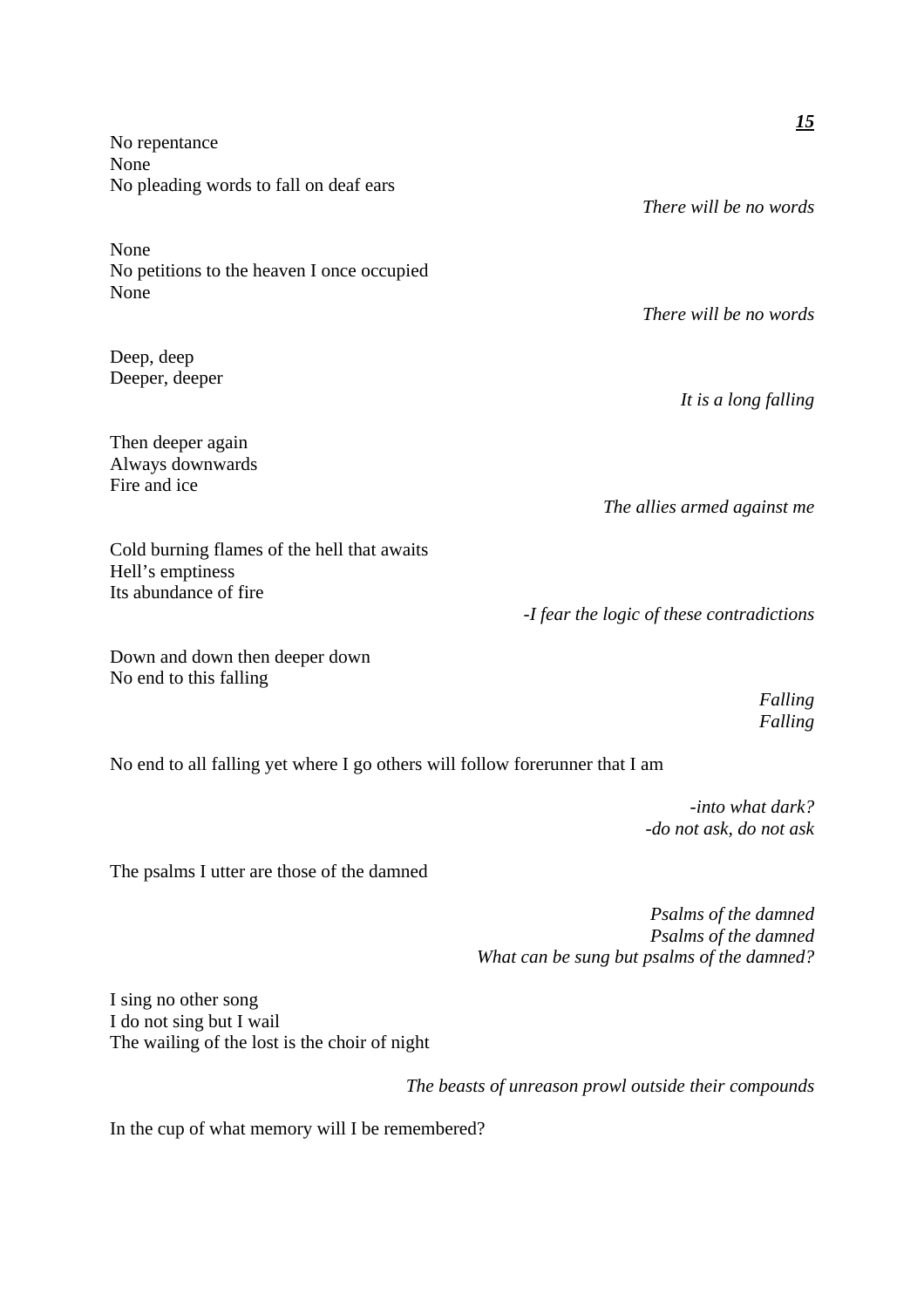*16 What can be remembered in the dark?* 

Night It is night or something like it

Double darkness of blackness and blackness No guidance

Alone Alone Abide Abide All things abide in their aloneness

> *-I abide -I abide*

One beautiful moment

All my life leading to that moment Beautiful flame Desire and revelation A moment in which there was clarity

I stole what was mine to steal

I the thief I the giver I the bringer of hope

*-let that moment be mine -let that moment be mine also* 

> *Thief of hearts Thief of hearts*

*-bring us that hope* 

But now my past mocks me Mutterings and mumblings when once I spoke the poetry of the gods The jealous gods The unforgiving gods Those who were my brothers now exposed as enemies

*-my brother, my brother -you are my brother in pain* 

I in my aloneness

*-oh let there be such moments* 

*-how will we know the difference?* 

*Silence the ally of darkness*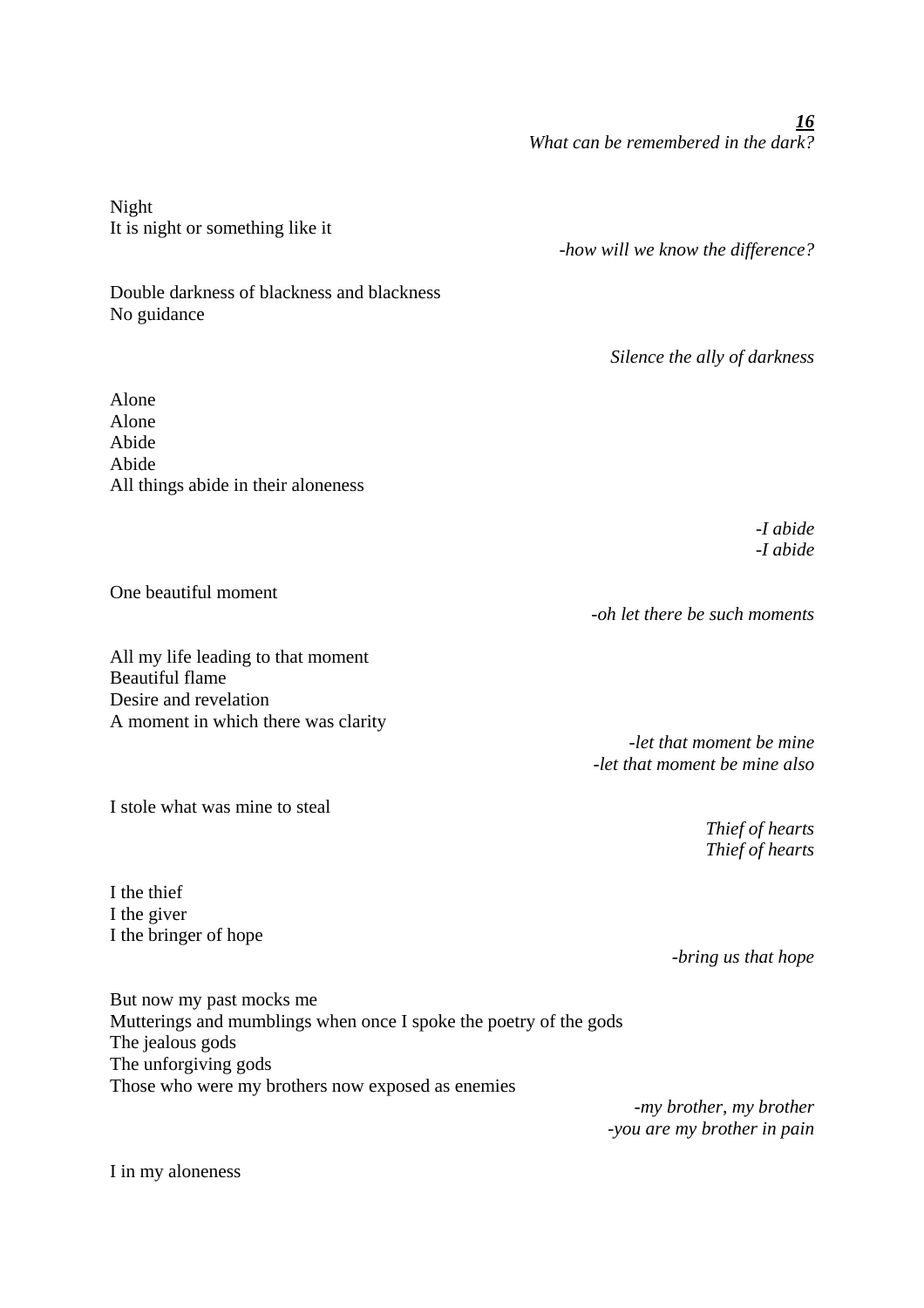I the target One beautiful moment and then this living death in which I must abide Abide Abide All things abide in their aloneness

> *-I abide -I abide*

> > *-I hear -I hear*

Will only the damned hear me?

Will there be no redemption of fire from fire? One beautiful moment and then the desolation

> *Terror before beauty Terror after beauty*

Fire that burns the mind burns the flesh

No comfort

Who will plead my innocence when I delight in my guilty crime?

*Believe in the innocence of his guilt* 

*Desire, desire, burning and burning* 

Delight in fire? Yes, I delight in fire and fire

No messenger will come

None

I in my aloneness

A god who is less than the god I once was

- *delight in the flame*  - *-the flame delights me*

*No* 

*No one and no one* 

*-alone, alone -all things abide in their aloneness*

> *Falling by degree Always falling*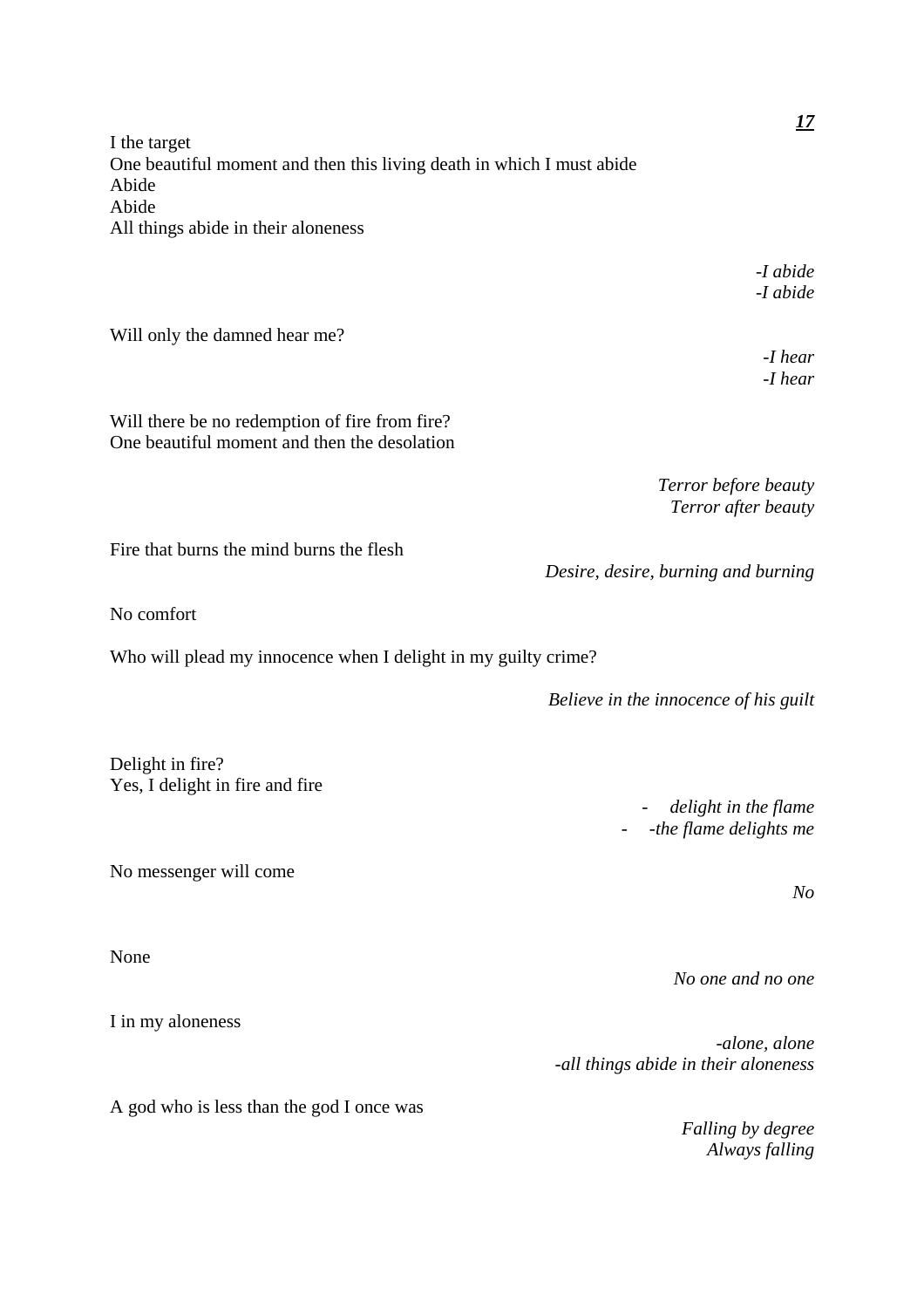Vinegar instead of water is what they will give me

This crown of thorns

The gods are at play in the fields of men The fields of men are charred ash Only the burning, burning, burning

Of the mind Of the soul Of the sacred flesh *-desire, desire, I burn, I burn* 

*The bitterness The sweetness The commingling* 

*Flame embracing flame* 

Everything was given me in one beautiful moment

I saw fire I saw history I united the two into one

> *The bitterness The sweetness The commingling*

That which you are you owe to me but I do not ask for your allegiance

*-speak as you would have us speak* 

Embrace the flame Embrace the flame

Let all expire in flame

To be less than what I was is now my fate

This flame

This burning

*The burning flame in which all expires* 

*Embrace, embrace* 

*Let all expire Let all expire*

*And the wine of redemption?* 

*Enduring pain that is its blessing*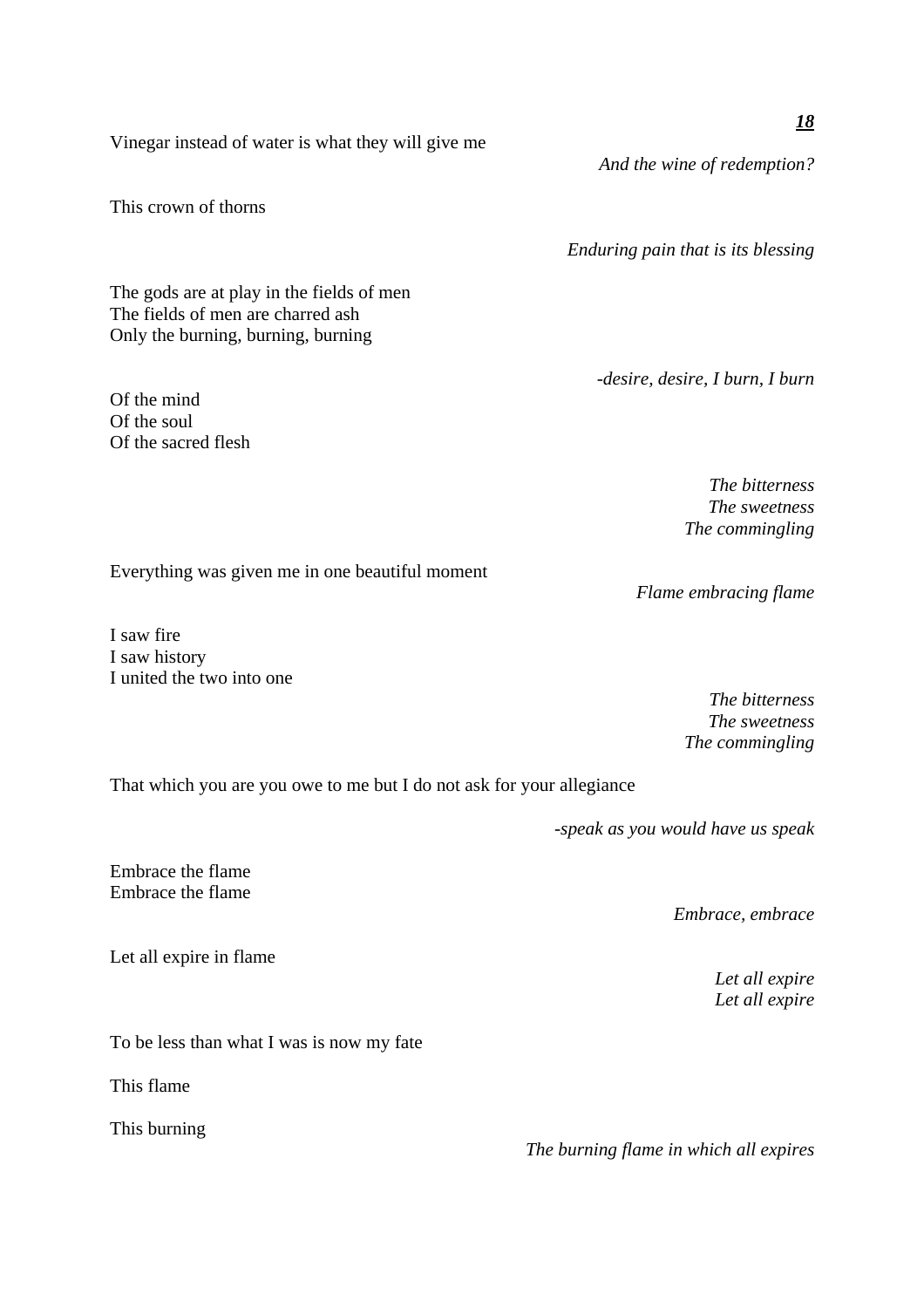This charred ash of sacred flesh *Nothing more holy Nothing more sacred*  Only out of damnation can salvation come *Out of the pit a prayer A broken prayer of hope*  Saviour Saviour Save me! *-to who does he sing?*  Mine is the fire Mine is the fire Mine is the fire *-he sings to the weeping flame*  One enduring moment And then? *And then?*  Oh then the clarity of fire Into your hands *Your hands and no others*  Into your hands the gift of fire Into your hands *Into your hands, your hands, your hands*  Oh my saving One *Speak the name*  Who now burns the perfumed smoke that once was so pleasing to me? *Smoke of prayer Smoke of destruction*  I have entered history who once resided outside it *Enter the flame of time*  I have entered the dark flame of time I am cast out of heaven and all its glory *And after this our exile….*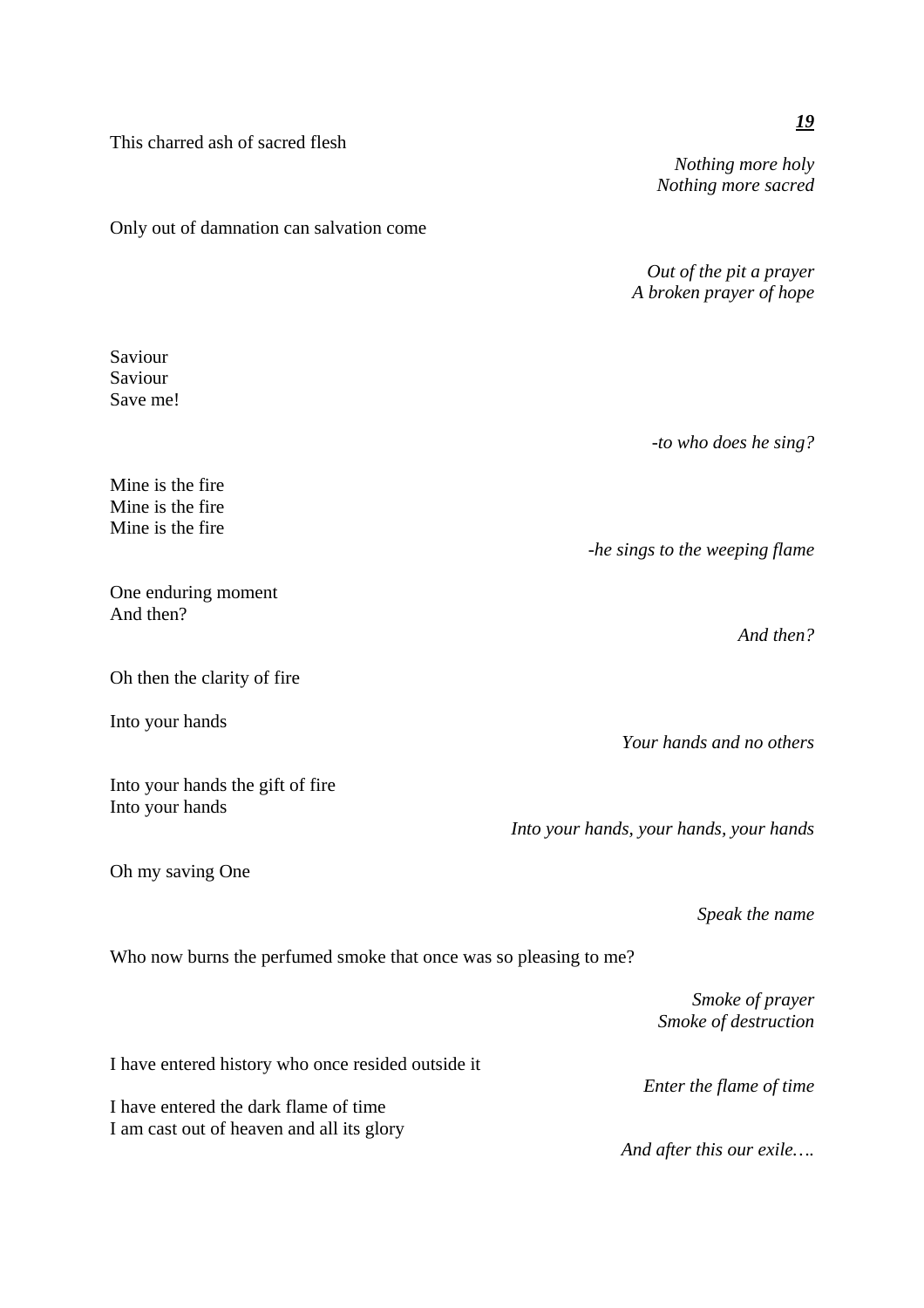|                                                          | 20                                   |
|----------------------------------------------------------|--------------------------------------|
| Blood and thorns mock me with their crown upon my head   | I the mocked                         |
|                                                          | I the once was                       |
| What might I have been if I were not who I am?           |                                      |
|                                                          | The past cannot be altered           |
|                                                          |                                      |
| I the giver                                              |                                      |
|                                                          | Giving and giving                    |
| I the thief                                              |                                      |
|                                                          |                                      |
| I burning in fire                                        | Thief of hearts in a time of fire    |
|                                                          |                                      |
|                                                          | The burning fire of the sacred flame |
| History will forgive me                                  |                                      |
|                                                          | -forgive him, forgive him            |
| History will forget me                                   |                                      |
|                                                          | -do not forget, do not forget        |
| Yet I will outlast all forgiveness and forgetfulness     |                                      |
|                                                          | Abide                                |
|                                                          | Abide                                |
|                                                          | Let all abide all be it in flame     |
| Your fate and your faith                                 |                                      |
|                                                          | Joy and death commingling            |
| Your faith is your fate                                  | No joy without death                 |
|                                                          |                                      |
| I in the deep places of your mind                        | -he is in my mind                    |
|                                                          | -he is in every mind                 |
| I burrow in                                              |                                      |
|                                                          | Let there be a redemption            |
| An undefiled thought                                     |                                      |
|                                                          | Even in the burning                  |
| A memory stirring other memories of what will yet happen |                                      |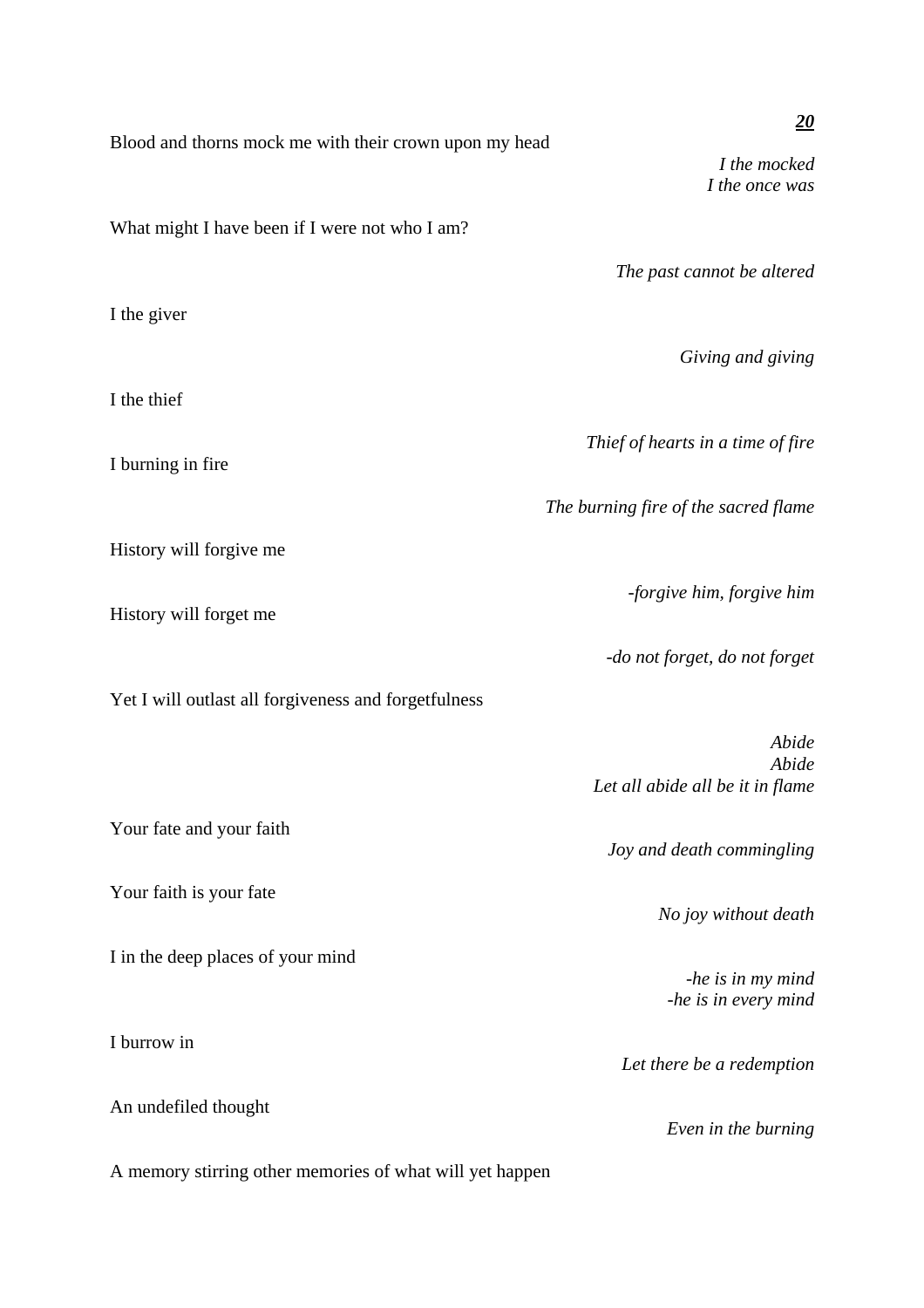| I the future in all its terrible condition                               | What you are we will be                     |
|--------------------------------------------------------------------------|---------------------------------------------|
| The bells of hell are ringing $-$ who then will sing?                    | -we hear the ringing<br>-we hear no singing |
| I saw a face that contained no mercy<br>I saw a future waiting to happen | The witches stir the cauldron               |
| Thief that I am I would steal all again                                  | That which you are you are                  |
| Fire for the limbs and mind                                              | -I burn in fire<br>-I burn in ice           |
| <b>Cleansing flame</b>                                                   |                                             |
| Saving flame                                                             | The sweetness                               |
| <b>Bestowing flame</b>                                                   | The burning                                 |
| <b>Enduring flame</b>                                                    | For this the yearning                       |
|                                                                          | Only in flame<br>Only in flame              |
| Yet in what form or name will I endure?                                  | -will there be an enduring?                 |
| I in fire                                                                | -only in fire                               |
| I in the pain of fire and ice                                            | All opposites conspire                      |
| This is hell and there is no other                                       | -then from where the songs of salvation?    |
| Night- is it night?                                                      |                                             |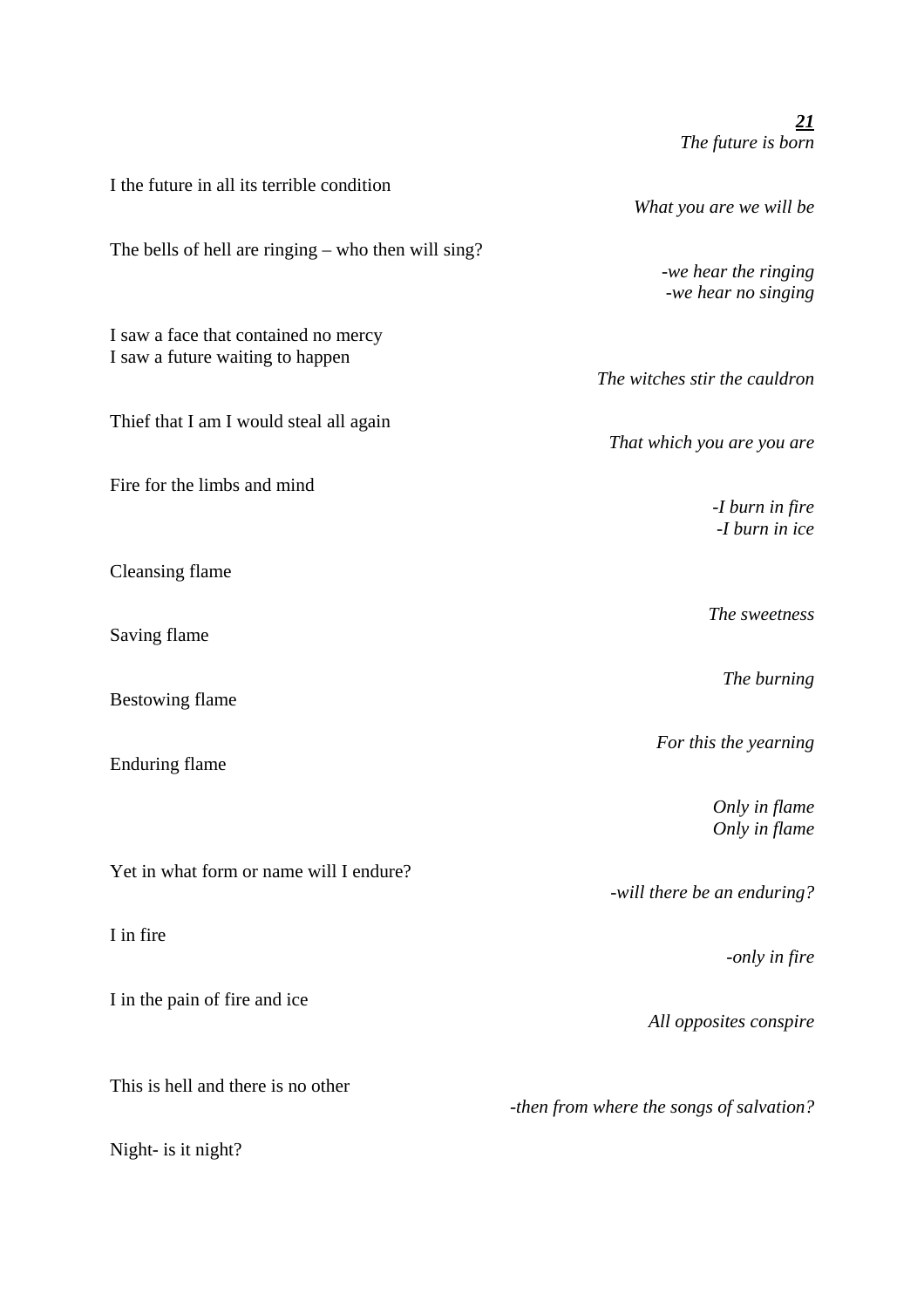|                                                                                   | 22<br>Darkness answers darkness with darkness  |
|-----------------------------------------------------------------------------------|------------------------------------------------|
| I cannot say in this darkness                                                     | -if he will not speak then who will speak?     |
| Darkness of noon<br>Darkness of midnight or near it                               |                                                |
| Darkness                                                                          | Terror but not yet the beauty                  |
| What are the anthems that might be sung in this moment?                           | Sing? Who will sing?                           |
| I do not sing but that I wail                                                     | He has caused this wailing of the world        |
| Wailing in darkness but not in repentance<br>I do not, will not, do not, never    | Will not                                       |
| Am what I am and no more than that but also not less than that                    |                                                |
|                                                                                   | Though all conspires against him               |
| Then hear me ye gods and birds                                                    | Hear him                                       |
| See me unrepentant                                                                | Nothing forgotten<br>Nothing denied            |
| Silence and silence<br>Is that the answer of gods and birds?                      | -I would answer him but I have no words        |
| If so let it be so<br>Let there be no silence which does not contain this silence |                                                |
|                                                                                   | All words contained in the cauldron of silence |
| I have entered history                                                            |                                                |
|                                                                                   | Now he is human to the last degree             |
| The future carries my face even though I will be forgotten                        | Nothing forgotten<br>Nothing denied            |
| Yet under the darkness of time I will be the guiding hand                         |                                                |